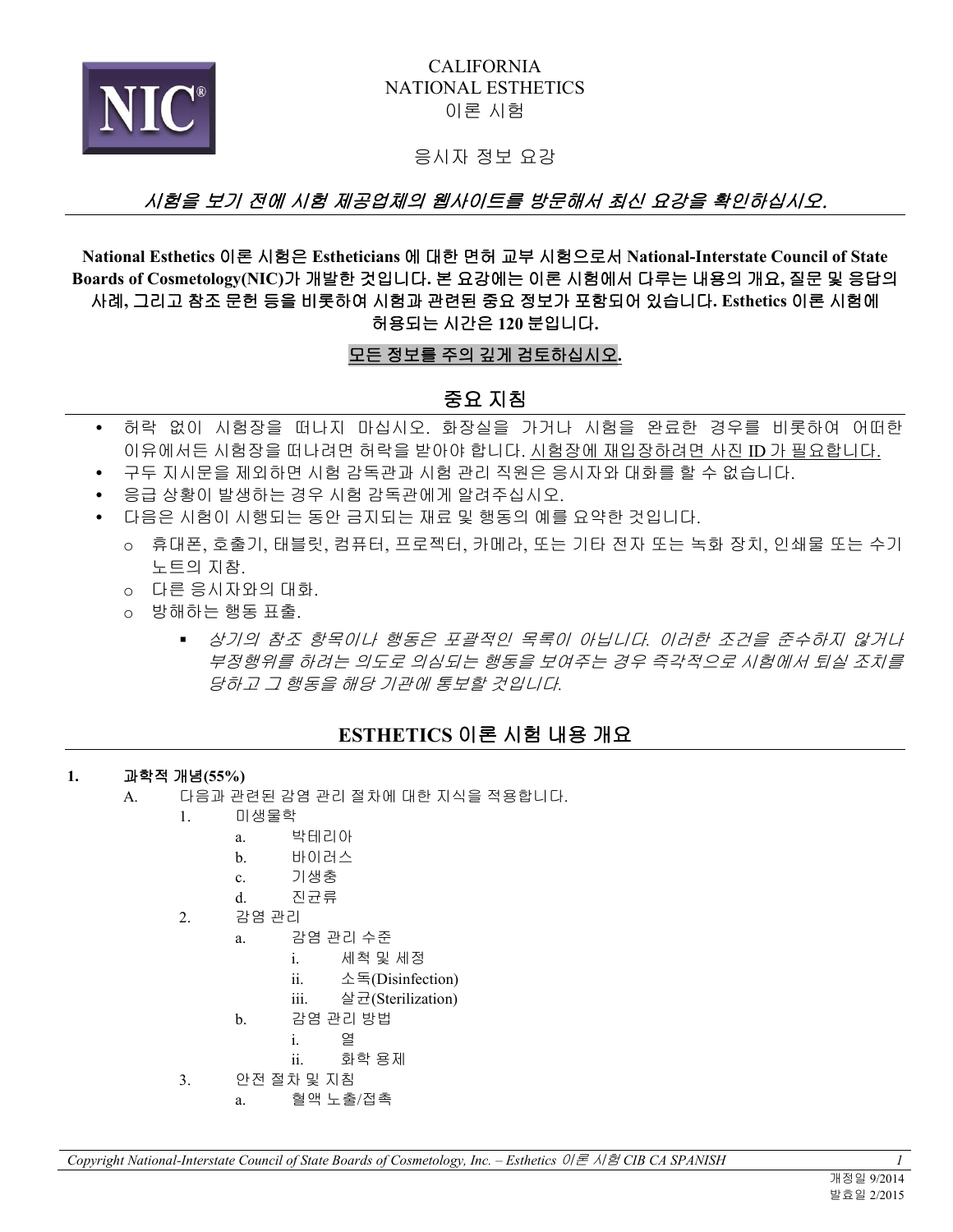- B. 다음과 관련된 인간 생리학 및 해부학의 기본적인 지식에 대해 이해하고 있음을 보여줍니다.
	- 1. 세포
		- a. 구조
		- b. 성장 및 생식
	- 2. 조직
		- a. 상피 조직
		- b. 결합 조직
		- c. 신경 조직
		- d. 근육계
	- 3. 장기 및 기타 기능(예를 들어, 피부, 폐, 심장)
	- 4. 계통 및 기능(예를 들어, 근육계, 외피계, 신경계)
- C. 다음과 관련된 피부 조직학 및 생리학에 대해 이해하고 있음을 보여줍니다.
	- 1. 피부 층의 구조 및 기능
	- 2. 분비선의 구조 및 기능
	- 3. 모발 모낭(Follicle)의 구조
	- 4. 피부 기능(예를 들어, 보호, 체온 조절, 흡수)
- D. 다음과 관련된 피부 질환 및 질병에 대해 이해하고 있음을 보여줍니다.
	- 1. 피지선 이상(예를 들어, 여드름, 한진, 지루증)
	- 2. 땀샘 이상(예를 들어, 다한증, 취한증, 무한증)
	- 3. 전염성 질환(예를 들어, 세균성 결막염, 단순포진, 백선)
	- 4. 피부 염증(예를 들어, 피부염, 습진, 주사비)
	- 5. 피부 색소(예를 들어, 과다색소침착, 색소침착저하증)
	- 6. 피부 성장(예를 들어, 사마귀, 혹, 각병종)
	- 7. 피부암(예를 들어, 기저세포암, 편평상피세포암, 악성 흑색종)
	- 8. 피부 병변(예를 들어, 켈로이드, 흉터, 궤양)
- E. 다음과 관련하여 신체 모발의 구성에 대해 이해합니다.
	- 1. 모발의 구조 및 성장
	- 2. 비정상적 모발 성장(예를 들어, 다모증)
- F. 다음과 관련된 화장품의 구성 및 목적을 비롯하여 기본적인 화학에 대한 이해를 보여줍니다.
	- 1. 성분(예를 들어, 펩티드, 보습제)
	- 2. 라벨
	- 3. 기능(예를 들어, 수분 공급, 보호, 세정)
	- 4. 산성/염기성(pH)

### **2.** 피부 모발 관리 및 서비스**(45%)**

- A. 다음과 관련하여 고객 상담 수행 및 문서화에 대해 이해하고 있음을 보여줍니다.
	- 1. 피부 분석
		- a. 피츠패트릭 스케일
		- b. 피부 유형
		- c. 피부 상태
	- 2. 고객 기록(예를 들어, 병력, 흡입 형태, 상담 차트)
	- 3. 치료 방침
	- 4. 피부 서비스에 대한 금기 사항
- B. 클렌징 절차를 이해하고 있음을 보여줍니다.
- C. 스티밍 절차(예를 들어, 타월 및 스팀기/증발기)에 대한 이해를 보여줍니다.
- D. 다음과 관련된 각질 제거 절차에 대해 이해하고 있음을 보여줍니다.
	- 1. 화학적(예를 들어, AHA, BHA, 효소)
	- 2. 물리적(예를 들어, 스크럽, 브러싱, 미세박피술)
	- 3. 고마쥐(Gommage)

*Copyright National-Interstate Council of State Boards of Cosmetology, Inc. – Esthetics* 이론 시험 *CIB CA SPANISH 2*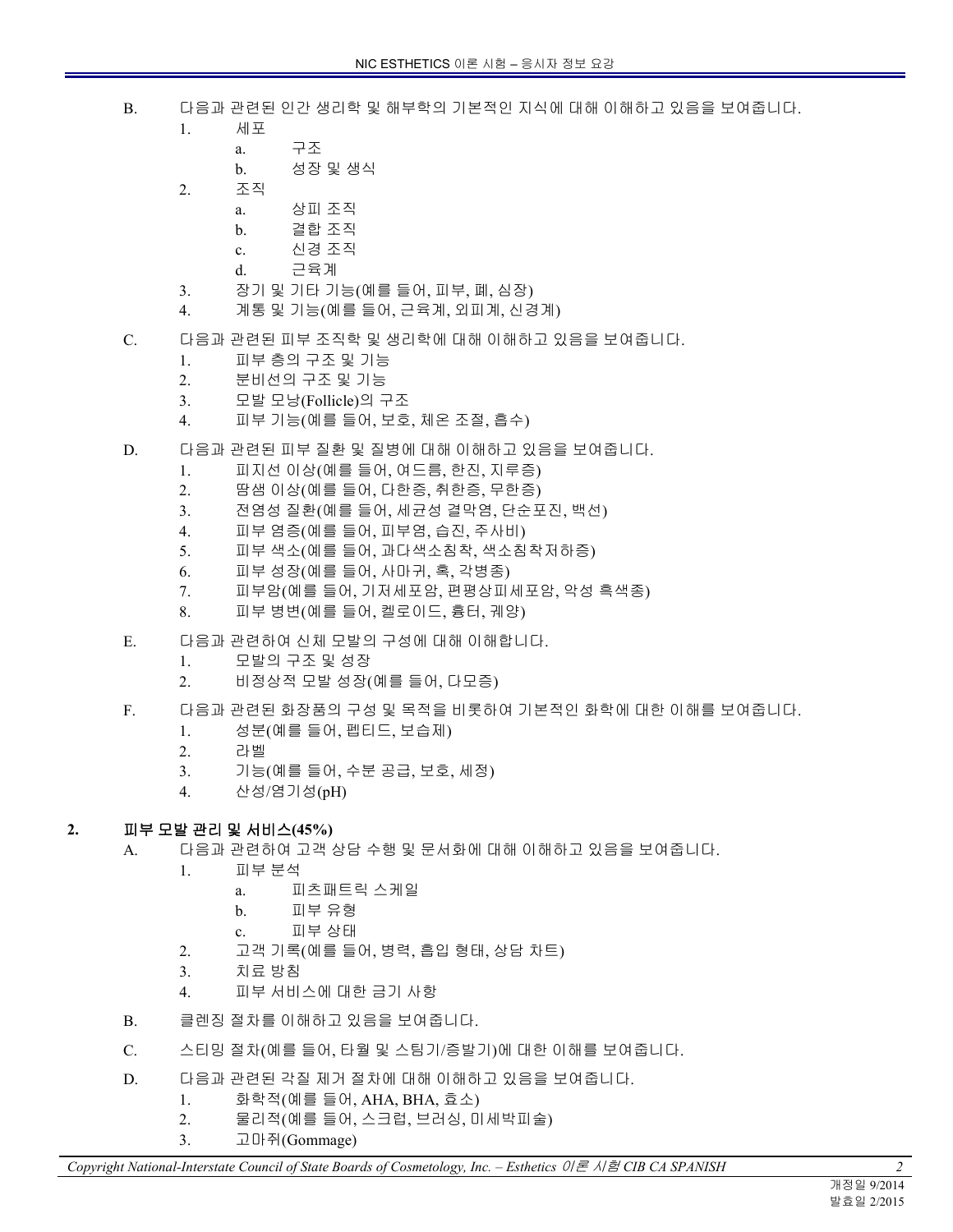- E. 추출 절차에 대한 이해를 보여줍니다.
- F. 마사지 운동 및 효과에 대한 이해를 보여줍니다.
- G. 다음과 관련하여 마스크의 사용에 대한 이해를 보여줍니다.
	- 1. 진흙/머드
	- 2. 젤
	- 3. 고무 도포
	- 4. 크림
- H. 다음과 관련하여 제모 방법 및 절차에 대한 이해를 보여줍니다.
	- 1. 왁싱(예를 들어, 하드 및 소프트)
	- 2. 뽑기
- I. 다음과 관련하여 화장의 원칙 및 절차에 대한 이해를 보여줍니다.
	- 1. 얼굴형 및 특징의 분석
	- 2. 색상 이론
	- 3. 적용
- J. 다음과 관련하여 피부 서비스가 진행되는 동안 전기 장비의 사용에 대한 지식을 보여줍니다.
	- 1. 확대경 램프
	- 2. 우드 램프
	- 3. 페이셜 스팀기/증류기
	- 4. 고주파 장비
	- 5. LED 요법
	- 6. 미세박피술
	- 7. 미세전류
- K. 다음과 관련된 기타 서비스에 대한 기본적인 지식을 보여줍니다.
	- 1. 신체 치료
	- 2. 눈썹 연장

### **ESTHETICS** 질문 예제

다음의 질문은 NIC Esthetics 이론 시험에 나오는 것과 유사한 질문의 예입니다. 각 질문 다음에는 4 개의 선택 답안이 있습니다. 단 하나의 항목만이 정답입니다. 정답(키)은 예제 질문 다음에 명시되어 있습니다.

- 1. 피부의 과학적인 연구를 지칭하는 용어는?
	- a. 근육학
	- b. 맥관학
	- c. 생리학
	- d. 피부과학
- 2. 소독제를 함유하고 있는 제품은 어느 단계까지의 정화를 해야 하는가?
	- a. 소독(Disinfection)
	- b. 살균(Sterilization)
	- c. 이온화(Ionization)
	- d. 위생(Sanitation)
- 3. 다음 중 기저층이라고도 하는 것은?
	- a. 과립층(Stratum granulosum)
	- b. 투명층(Stratum lucidum)
	- c. 기저층(Stratum germinativum)
	- d. 각질층(Stratum corneum)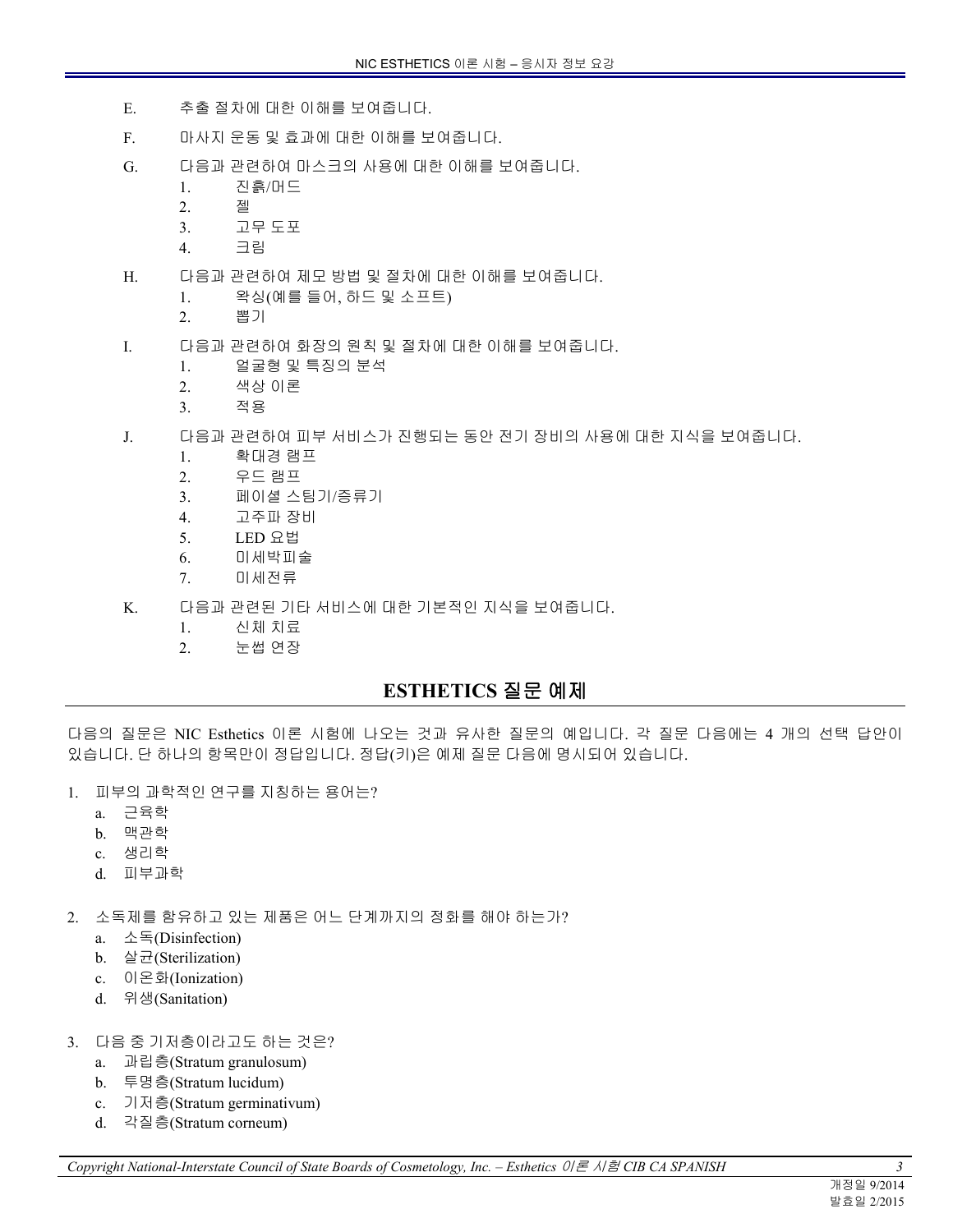- 4. 모발 성장의 생장기가 진행되는 동안 모발은 어떻게 되는가?
	- a. 자신을 파괴하기 시작한다.
	- b. 활발하게 성장한다.
	- c. 벗겨진다.
	- d. 돌기로부터 분리된다.
- 5. 신규 고객이 일련의 화학적 박리법 치료를 예약하고 있다. 상담 양식을 검토하고 서명해야 하는 시기는?
	- a. 매월
	- b. 매년
	- c. 치료 시작시
	- d. 매 치료시
- 6. 피부 아래로 확장된 모세혈관이 보이는 것을 무엇이라고 하는가?
	- a. 지루증(Seborrhea)
	- b. 각병종(Keratoma)
	- c. 모세혈관 확장증(Telangectasia)
	- d. 탈수증(Dehydrated)
- 7. 활동성이 좋은 멜라닌 세포로 인한 결과는?
	- a. 밝은 피부
	- b. 어두운 피부
	- c. 피지가 많은 피부
	- d. 건조한 피부
- 8. 페이셜 스팀기의 기능은 모공을 부드럽게 하는 것 이외에도 무엇이 있는가?
	- a. 피부에 산소를 공급한다.
	- b. 피부에 수분을 공급한다.
	- c. 혈액 순환을 저하시킨다.
	- d. 피부의 독소를 제거한다.

| 정답                               |  |      |      |
|----------------------------------|--|------|------|
|                                  |  |      | 7. b |
| 1. d 3. c 5. d<br>2. d 4. b 6. c |  | 6. c | 8. a |

# **ESTHETICS** 참조 문헌

### 기본 참조 문헌

*Milady's Standard Esthetics: Fundamentals*  2013,  $11<sup>th</sup>$  Edition Joel Gerson, Janet D'Angelo, Sallie Deitz et al Milady 5 Maxwell Drive Clifton Park NY12065-2919 <www.milady.cengage.com>